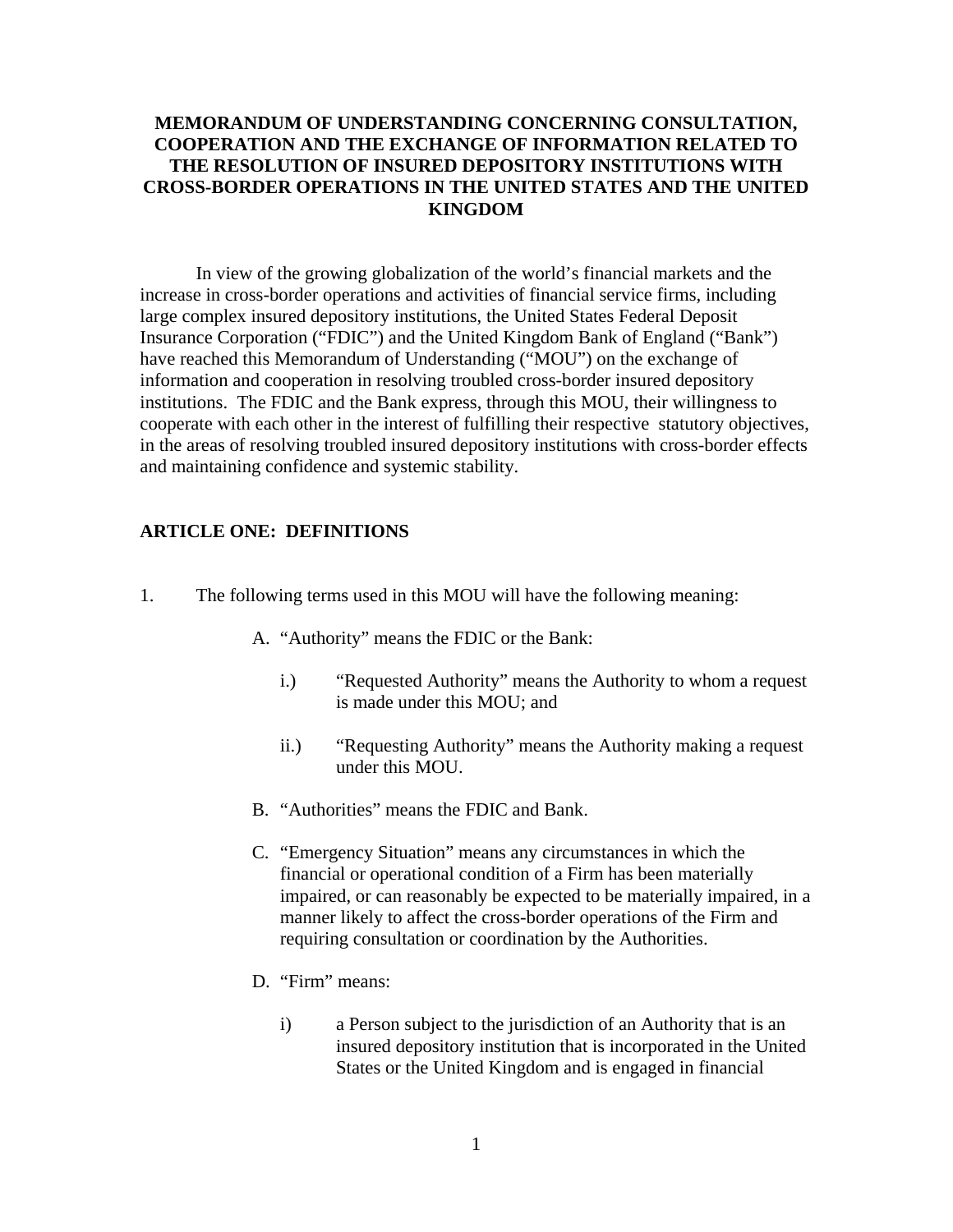services activities in the other or both jurisdictions through one or more branches, subsidiaries or other offices; or

- ii) a Person subject to the jurisdiction of an Authority that is in the same group as the insured depository institution.
- F. "Person" means a natural person, unincorporated association, partnership, trust, investment company, or corporation.
- G. "Resolution" means actions taken by an Authority to address an Emergency Situation involving a troubled firm, consonant with its statutory mandate, through supervisory or regulatory action (in the case of the FDIC), applications for judicial action, administration, conservatorship, receivership, liquidation, establishment of a bridge bank, approval or arrangement of the sale or merger of a troubled Firm, the transfer of part or all of its business to a healthy private sector purchaser, or, under the laws of the United Kingdom, the placing of a bank into temporary public ownership.
- H. "National Government Entities" means:
	- i) the FDIC, the U.S. Treasury Department, the Board of Governors of the Federal Reserve System (FRB), the Office of the Comptroller of the Currency (OCC), or the Office of Thrift Supervision (OTS); and
	- ii) the Bank, the United Kingdom Financial Services Authority (FSA), Her Majesty's Treasury, or the United Kingdom Financial Services Compensation Scheme.

#### **ARTICLE TWO: GENERAL PROVISIONS**

2. This MOU is a statement of intent to consult, cooperate, and exchange information in connection with contingency planning for and the implementation of the Resolution of Firms in the United States and the United Kingdom in a manner consistent with, and permitted by, the laws and requirements that govern the Authorities. The Authorities will take steps to continue and enhance ongoing cooperation and communication through periodic and ad hoc consultations between them, both during normal businessas-usual circumstances and during periods of financial stress. As the condition of a Firm deteriorates, it is expected that cooperation between the Authorities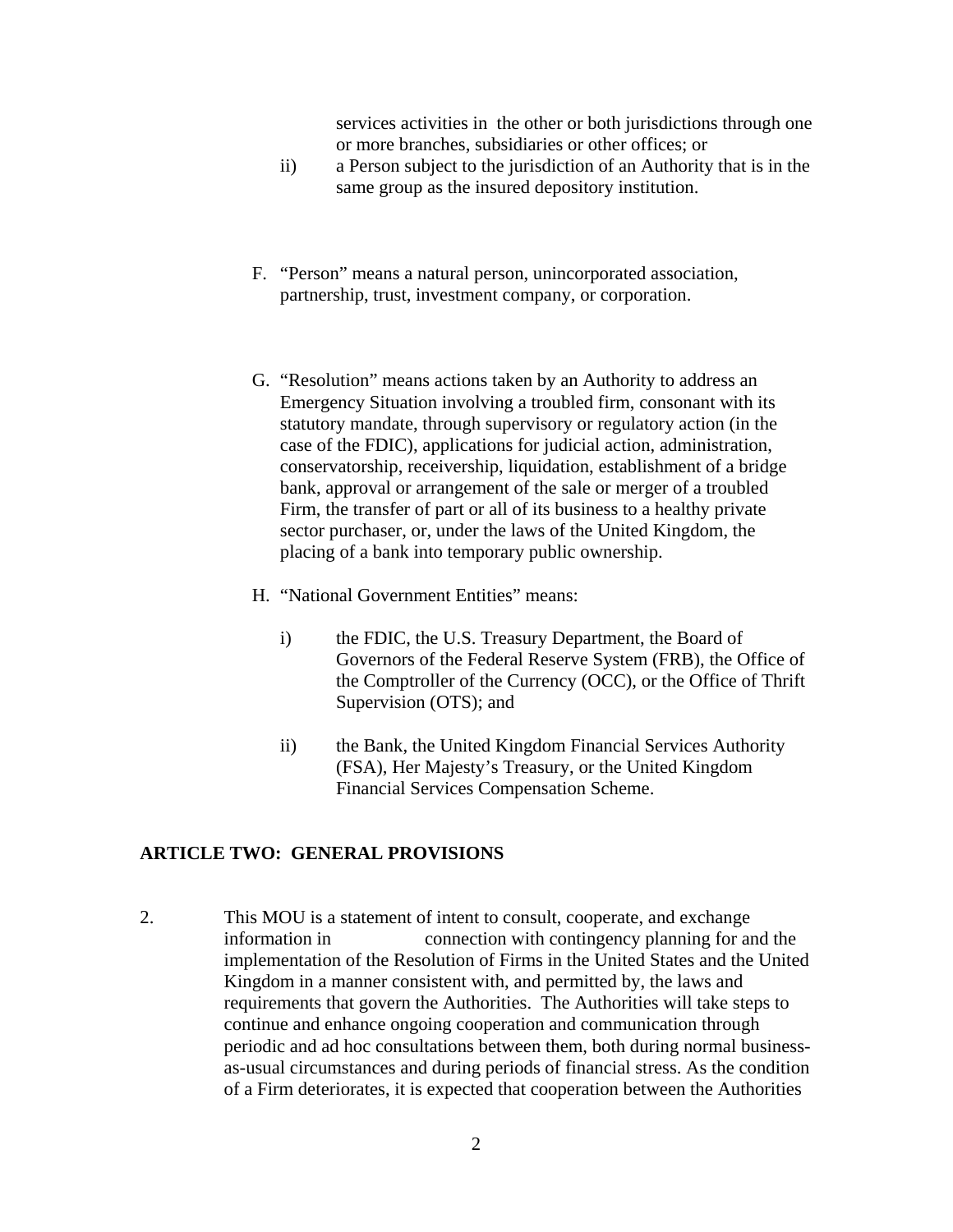will intensify as well. Additional communications may take place under the terms of this MOU or as otherwise agreed by the Authorities.

- 3. The Bank is not the supervisory or regulatory authority for Firms in the UK. Its role, so far as is relevant to this MOU, is limited to acting as Resolution Authority. The FSA is responsible for determining whether the conditions for triggering the Special Resolution Regime (SRR) of the UK are met and Her Majesty's Treasury has responsibility for approving the exercise of powers under the SRR if they have implications for public funds. The remaining provisions of this MOU shall be interpreted having regard to the role of the Bank as described in this paragraph.
- 4. This MOU expresses the Authorities' intent to enhance and strengthen their consultation and cooperation in mutually understanding the complexities inherent in cross-border banking operations by Firms in the United Kingdom and the United States, in conducting cooperative analyses of the challenges in the Resolution of such Firms, and in contingency planning for such challenges and Resolutions.
- 5. This MOU does not create any legally binding obligations, confer any rights, or supersede domestic laws. This MOU does not confer upon any Person the right or ability directly or indirectly to obtain, suppress, or exclude any information or to challenge the execution of a request for assistance under this MOU.
- 6. This MOU does not limit an Authority to taking solely those measures described herein in fulfillment of its Resolution functions. In particular, this MOU does not affect any right of an Authority to communicate with, conduct an on-site visitation of, or obtain information or documents from, any Person subject to its jurisdiction that is located in the territory of the other Authority.
- 7. This MOU is not intended to alter the terms and conditions of the arrangements concerning cooperation in financial supervisory matters pursuant to the Memorandum of Understanding Between the FRB, the OCC, the FDIC and the FSA (May 18 1998, amending an earlier MOU of November 19, 1996, following the transfer of responsibility for banking supervision in the UK from the Bank of England to the FSA) Facilitating Performance of Bank Supervisory Duties.
- 8. The Authorities intend that the cooperation and information sharing arrangements under this MOU should be implemented in a manner that is compatible with the obligations and commitments that an Authority may have to an asset management, banking or other regulatory authority or agency pursuant to memoranda of understanding or other agreements.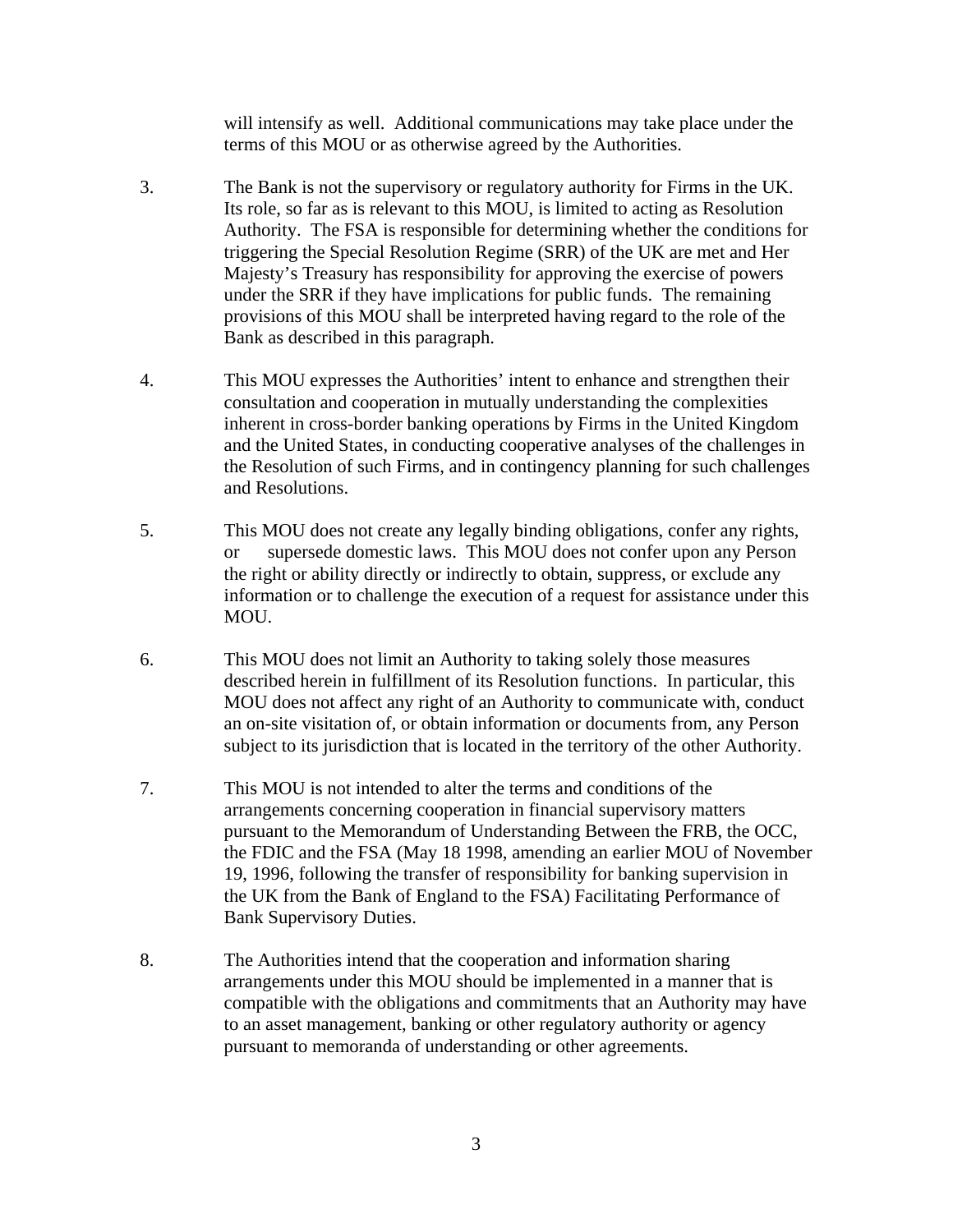9. The Authorities intend annually to review the functioning and effectiveness of cooperation arrangements between them with a view, inter alia, to expanding or altering the scope or operation of this MOU should that be judged necessary. Such annual review will seek to ensure that this MOU accommodates and responds to changed circumstances and benefits from lessons learned. It will also be updated if there are material developments – for example, changes to either Authority's responsibilities – that are likely to impact the way the FDIC and the Bank work together.

#### **ARTICLE THREE: COMMON PRINCIPLES REGARDING RESOLUTIONS OF FIRMS WITH CROSS-BORDER OPERATIONS**

- 10. Managing a crisis involving the cross-border activities of a Firm is a matter of common interest for the United States and the United Kingdom. The successful management and resolution of a crisis involving a Firm with significant cross-border activities in the United States and the United Kingdom requires careful ex ante preparation to establish optimal processes and steps to ensure effective coordination and implementation of possible Resolution strategies.
- 11. Arrangements and tools for cross-border crisis management should be flexible and designed to allow for adaptation to the specific features of a crisis and the individual institutions involved. Cross-border arrangements will build on effective national arrangements and cooperation between the Authorities and they should undertake steps to improve their ability to promptly assess the broader effects of any banking crisis and its cross-border implications based on common terminology and analyses.
- 12. Arrangements for crisis management and crisis resolution should be consistent with arrangements for supervision and crisis prevention. In particular, arrangements for crisis management or crisis resolution should reflect the division of responsibilities between the Authorities and other responsible regulators and supervisors, and the coordinating role of home country regulators and supervisors.

### **ARTICLE FOUR: MECHANISM AND SCOPE OF RESOLUTION CONSULTATION, COOPERATION, AND EXCHANGE OF INFORMATION**

13. The Authorities recognize the importance of close and effective communication concerning the global operations of Firms, and intend to consult regularly regarding general resolution developments and issues relevant to the operations, activities and regulation of such Firms.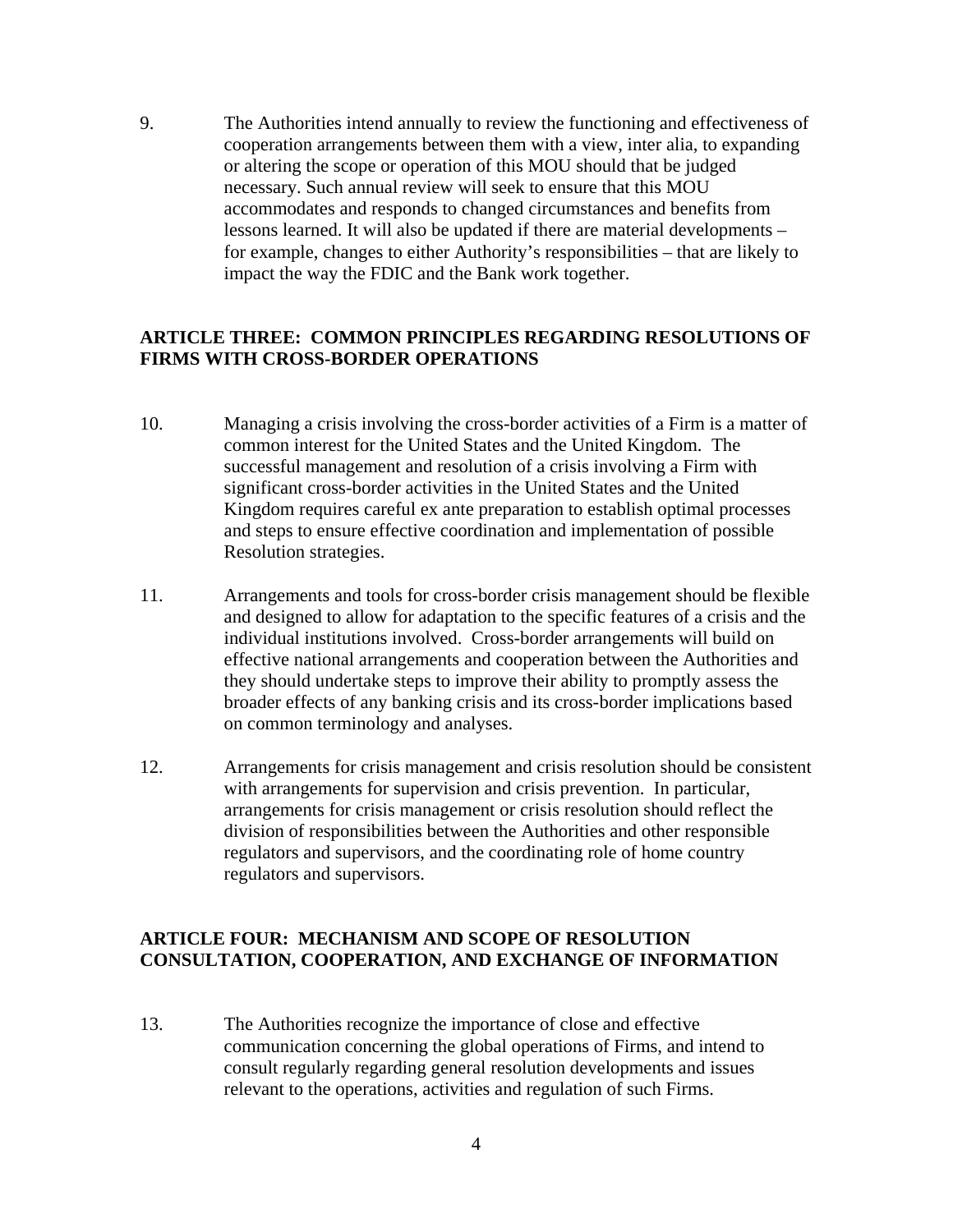Furthermore, the Authorities will seek to enhance cooperation in the analysis of cross-border banking resolution issues, planning for potential resolution scenarios, and appropriate simulations, contingency planning or other work designed to improve preparations of the Authorities for managing and resolving crises involving Firms with cross-border operations in the United States or the United Kingdom. The Authorities will also work with National Government Entities and with Firms themselves in planning the development of appropriate (going-concern) recovery plans and (gone-concern) resolution plans by Firms and in ensuring that such plans remain up-to-date.

- 14. To the extent practicable, and as appropriate in the particular circumstances, including the status of efforts to address any difficulties experienced by a Firm, each Authority intends to endeavor to inform the other Authority in advance of regulatory changes relating to Resolution measures and which may accordingly have a significant, material impact on the operations or activities of a Firm in the other jurisdiction. This will, however, be without prejudice to any arrangements relating to specific prudential issues.
- 15. Each Authority will make available staff as appropriate to give presentations to, and run training sessions for, the other Authority, to share expertise and knowledge. Secondments between the two institutions will also be considered, on a case-by-case basis.
- 16. Each Authority will designate a contact person or persons of sufficient seniority ex ante, involved in ongoing resolution and crisis management of Firms. These contact people will be listed in Appendix A to this MOU. Each Authority will inform the other Authority of these appointments and any changes therein. One contact person for the FDIC will be the Deputy to the Chairman for Policy. One contact person for the Bank will be the Head of the Special Resolution Unit. Senior-level contacts will be underpinned by regular working-level contact and collaboration, potentially including joint work on issues of mutual interest.
- 17. To the extent necessary to supplement periodic consultations, the Authorities intend in any Emergency Situation to cooperate with each other in assisting with the Resolution of a Firm, and ensuring compliance with the laws or regulations of the United States or the United Kingdom. The assistance covered by this Paragraph may include, as appropriate to each entity, and in accordance with the rights of each Authority to collect or otherwise obtain information, providing:
	- i) Information relevant to the financial and operational condition of a Firm, including, for example, capital structure, liquidity and funding profiles, internal controls procedures, external market or ratings information, entities and locations providing important operational capabilities, and identification of materially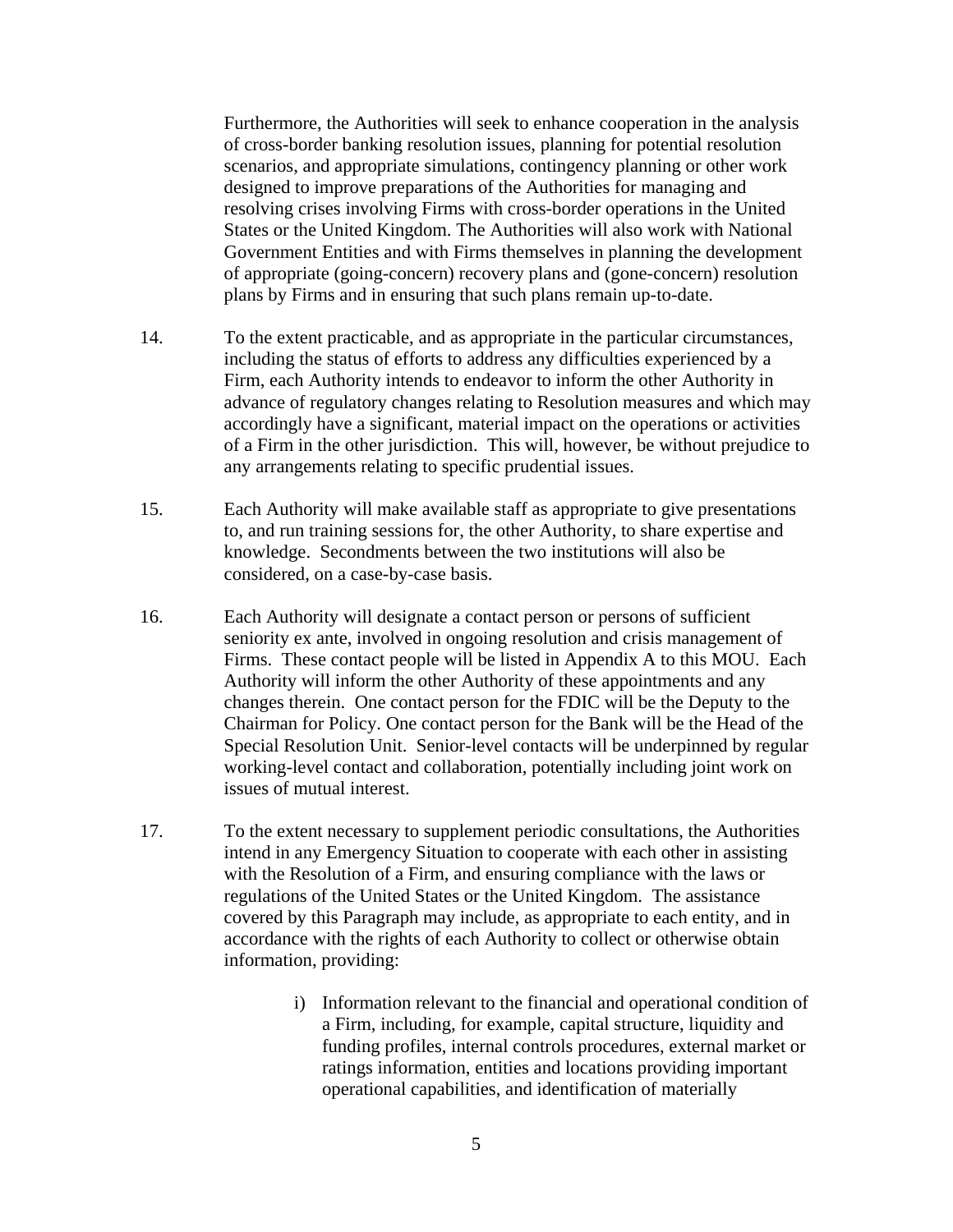significant subsidiaries and affiliates, such as entities engaged in capital markets, information technology, and data processing services;

- ii) Confidential supervisory information that is made available in the manner specified in the Memorandum of Understanding Between the FRB, the OCC, the FDIC and the FSA (May 18 1998, amending an earlier MOU of November 19, 1996 following the transfer of responsibility for banking supervision from the Bank of England to the FSA) Facilitating Performance of Bank Supervisory Duties;
- iii) Assistance in interpreting requested information, if such assistance is needed;
- iv) Assistance in obtaining other information located in the Requested Authority's jurisdiction that may be relevant to the Requesting Authority's Resolution of a Firm; and
- v) In addition, the Authorities will discuss and agree on the information each should provide to the other for the purpose of Resolution contingency planning.
- 18. The Authorities recognize that communication and coordination can play an important role in promoting efficiency and preserving value in the Resolution of a Firm. The Authorities further acknowledge that their legal duties and objectives will often align with the goals of maximizing recoveries and minimizing losses for the benefit of different stakeholders. Where this is the case they will endeavor, subject to applicable laws, to cooperate and coordinate in order to identify and implement resolution processes that meet these goals in both of their respective jurisdictions.

#### **ARTICLE FIVE: EXECUTION OF REQUESTS FOR ASSISTANCE**

- 19. To the extent possible, a request for information pursuant to Article Four should be made in writing, and addressed to the relevant contact person(s) in Appendix A. A request should generally specify the following:
	- A. The information sought by the Requesting Authority;
	- B. A general description of the matter which is the subject of the request and the purpose for which the information is sought; and
	- C. The desired time period for reply and, where appropriate, the urgency thereof.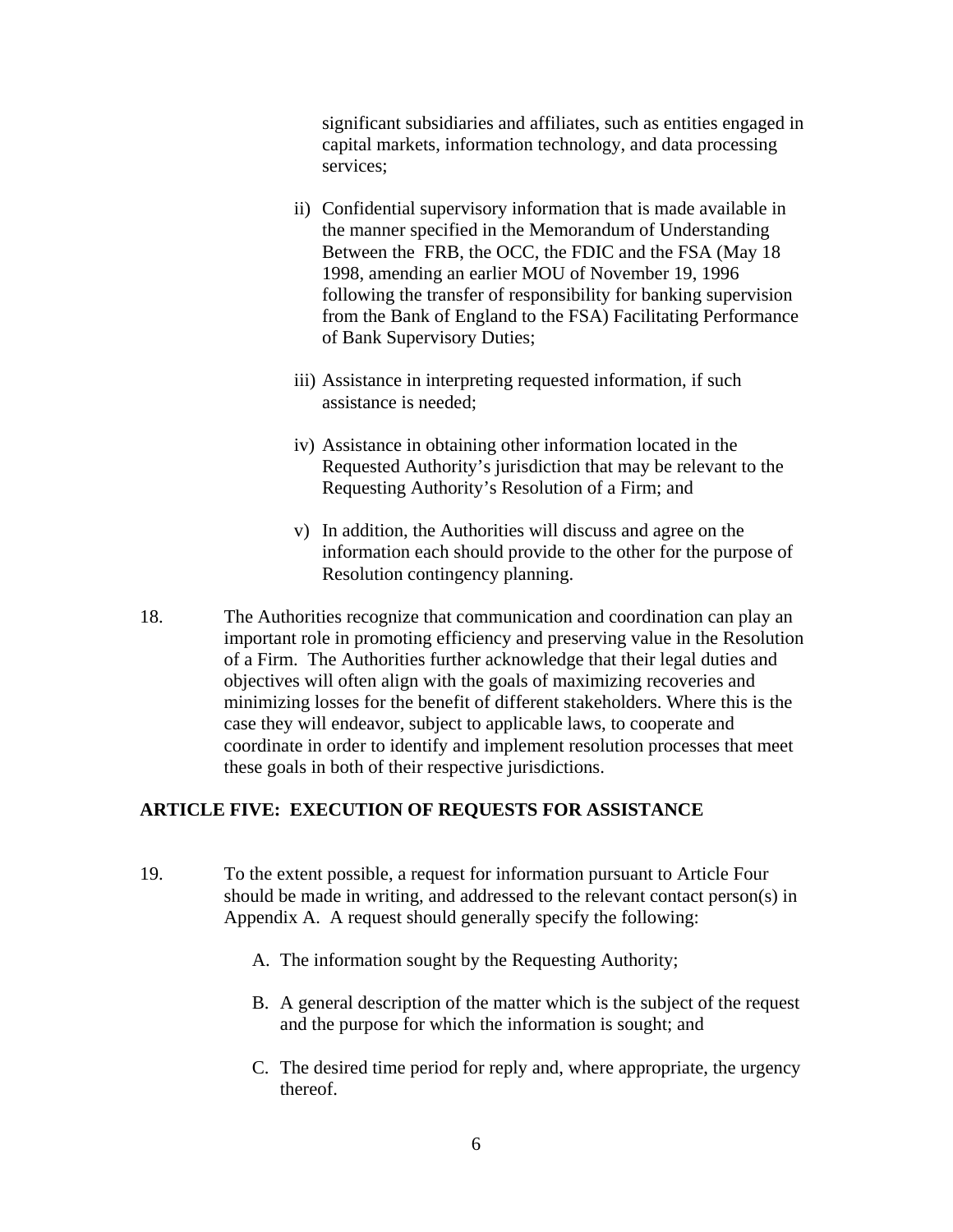20. In Emergency Situations, the Authorities will endeavor to notify each other of the Emergency Situation and communicate information to the other as would be appropriate in the particular circumstances, taking into account all relevant factors, including the status of efforts to address the Emergency Situation. During Emergency Situations, requests for information may be made in any form, including orally, provided such communication is confirmed subsequently in writing. The Authorities will endeavour to provide information as quickly as possible during Emergency Situations.

# **ARTICLE SIX: PERMISSIBLE USES AND CONFIDENTIALITY OF INFORMATION**

- 21. It is understood that information may be shared pursuant to this MOU to the extent such sharing is reasonable and subject to any relevant statutory and regulatory provisions, including those restricting disclosure. In addition, the provision of, or request for, information under this MOU may be denied on grounds of public interest or national security or when disclosure would interfere with an ongoing investigation.
- 22. Any confidential information received from a Requested Authority will be used only for Resolutions or, with the written permission of the Requested Authority, for contingency planning and preparations for Resolutions. To the extent permitted by law, a Requesting Authority will hold confidential all information (other than publicly available information) received from a Requested Authority pursuant to this MOU and will not disclose such information other than as necessary to carry out its Resolution responsibilities and consistent with paragraphs 23, 24, 25, and 26.
- 23. Except as provided in paragraphs 24, 25, and 26, before a Requesting Authority discloses any confidential information received from a Requested Authority to a third party, the Requesting Authority will request and obtain prior consent from the Requested Authority which will not be unreasonably withheld.
- 24. In the event that a Requesting Authority is required by statute or legal process to disclose confidential information provided pursuant to this MOU, it will, to the extent permitted by  $law$ ,<sup>1</sup> inform the Requested Authority about such possible onward sharing. If the Requested Authority does not consent to such disclosure, then, if possible and appropriate, the Requesting Authority will take reasonable steps to resist disclosure, including by employing legal means

 $\frac{1}{1}$  For example, a subpoena or court order requesting information may bar the FDIC from disclosing the existence of such subpoena or order.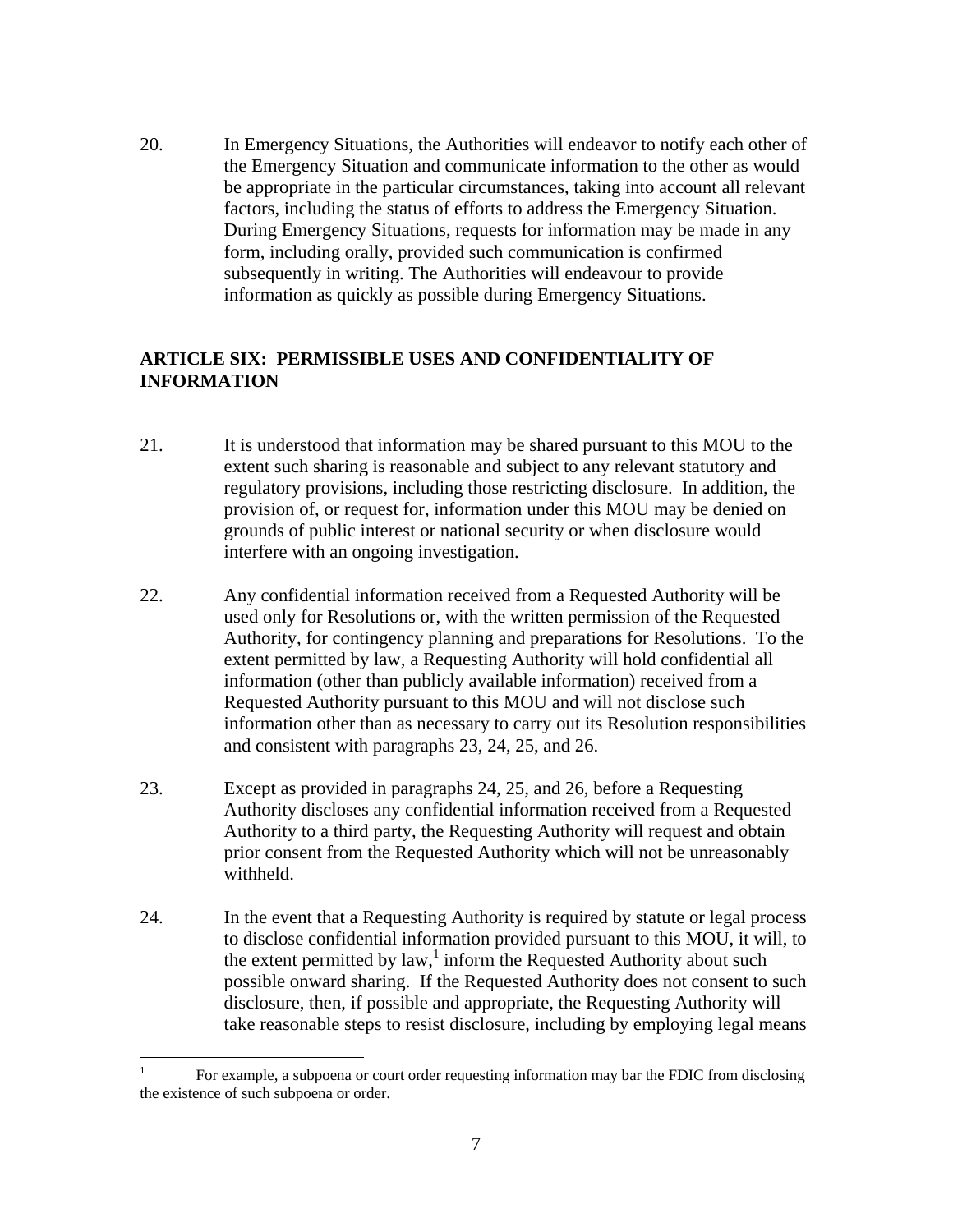to challenge the order or by advising the third party requiring such information of the possible negative consequences that such disclosure might have on the future exchange of confidential information between the Authorities.<sup>2</sup>

- 25. The FDIC consents to the Bank disclosing confidential information provided by the FDIC to National Governmental Entities in the United Kingdom in furtherance of the Bank's Resolution responsibilities, and subject to assurances that the information will not be further disclosed by the receiving party except as authorized by the Bank after the Bank obtains the FDIC's consent in accordance with the terms of this MOU.
- 26. The Bank consents to the FDIC disclosing information provided by the Bank to National Governmental Entities and state financial supervisors and regulators in the United States in furtherance of the FDIC's Resolution responsibilities, and subject to assurances that the information will not be further disclosed by the receiving party except as authorized by the FDIC after the FDIC obtains the Bank's consent in accordance with the terms of this MOU.
- 27. No privileges or confidentiality associated with information provided by an Authority are intended to be waived as a result of sharing such information pursuant to this MOU.

 $\frac{1}{2}$  Such reasonable steps also would be taken as appropriate in the context of the instances referred to in footnote 1.